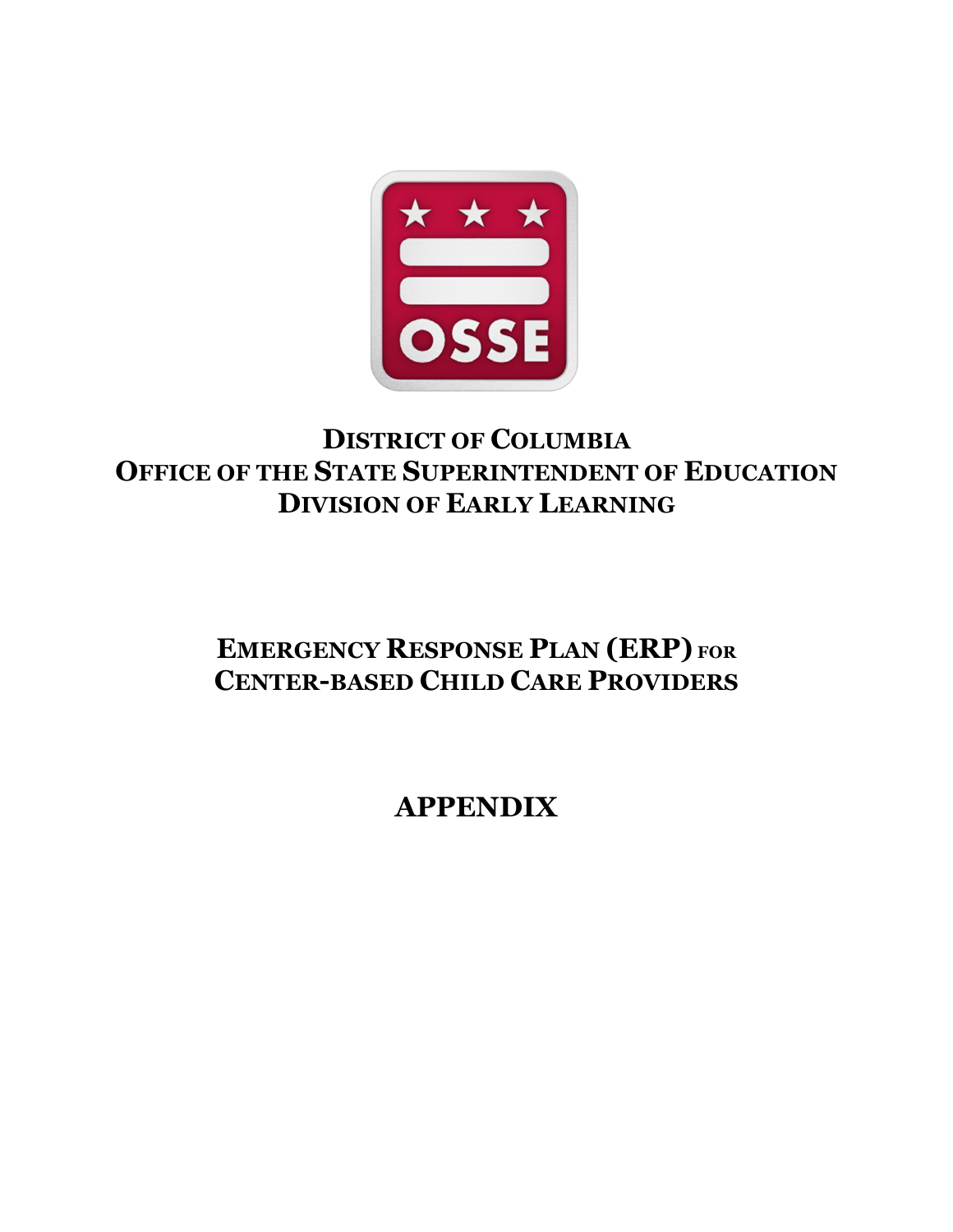### **TABLE OF APPENDIX**

- Appendix A: Applicable 2012 International Fire Code Sections
- Appendix B: Agreements
- Appendix C: Emergency Procedures Quick Sheets
- Appendix D: Evacuation & Assembly Area Maps
- Appendix E: Supply List for Centralized & Transportable First Aid Kit; Shelter-in-Place Kits
- Appendix F: Bomb Threat Form
- Appendix G: Staff & Volunteer Training Record
- Appendix H: Record of Emergency Drills & Exercises
- Appendix I: Medical Emergency & Unusual Incident Report (UIR) Forms
- Appendix J: Staff and Family Emergency Contact Lists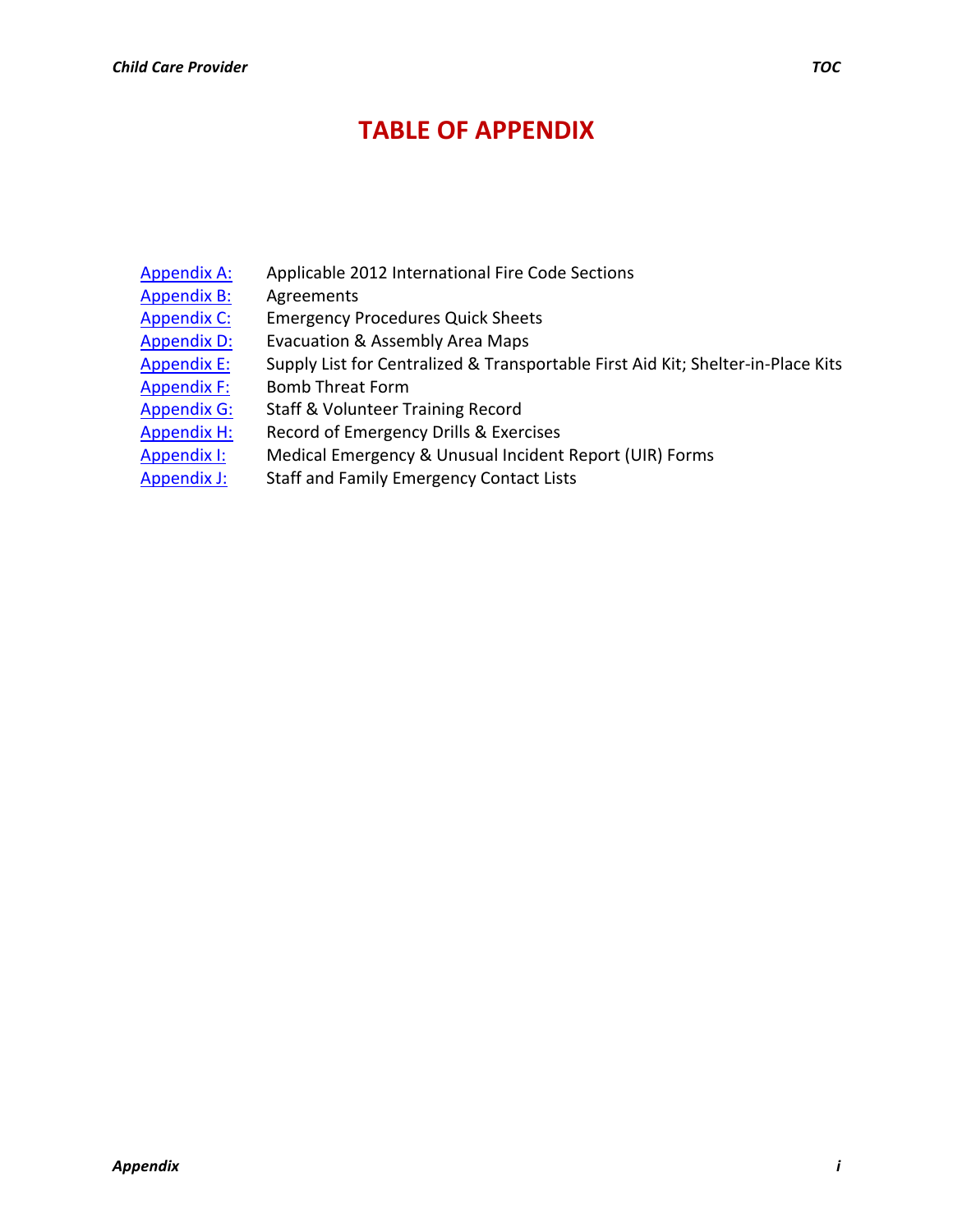**Appendix A:**

**Applicable 2012 International Fire Code Sections**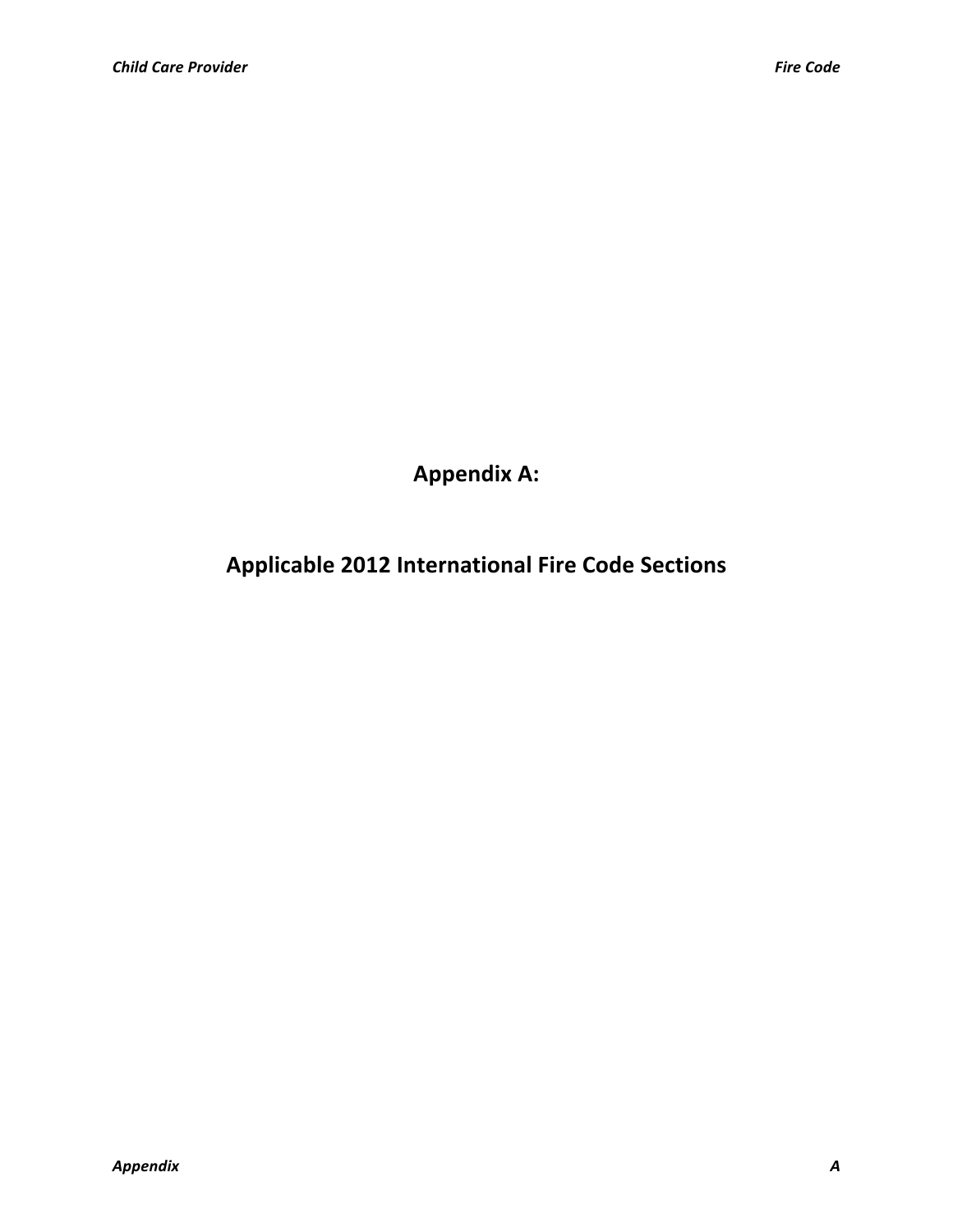### **International Fire Code Sections, 2012**

#### **SECTION 401: GENERAL**

- **401.3 Emergency responder notification.** Notification of emergency responders shall be in accordance with Sections 401.3.1 through 401.3.3.
	- 1. Fire events. In the event an unwanted fire occurs on a property, the owner or occupant shall immediately report such condition to the fire department.
	- 2. Alarm activations. Upon activation of a fire alarm signal, employees or staff shall immediately notify the fire department.
	- 3. Delayed notification. A person shall not, by verbal or written directive, require any delay in the reporting of a fire to the fire department.
- **401.4 Required Plan Implementation.** In the event an unwanted fire is detected in a building or a fire alarm activates, the emergency plan shall be implemented.
- **401.7 Unplanned Evacuations.** Evacuations made necessary by the unplanned activation of a fire alarm system or by any other emergency shall not be substituted for a required evacuation drills.

#### **SECTION 404: FIRE SAFETY AND EVACUATION PLANS**

- **404.3.1 Fire Evacuation Plans.** Fire evacuation plans shall include the following:
	- 1. Emergency egress or escape routes and whether evacuation of the building is to be completed or, where approved, by selected floors or areas only.
	- 2. Procedures for employees who must remain to operate critical equipment before evacuating.
	- 3. Procedures for assisted rescue for persons unable to use the general means of egress unassisted.
	- 4. Procedures to account for employees and occupants after evacuation has been completed.
	- 5. Identification and assignment of personnel responsibility for rescue or emergency medical aid.
	- 6. The preferred and any alternative means of notifying occupants of a fire or emergency.
	- 7. The preferred and any alternative means of reporting fires and other emergencies to the fire department or designated emergency response organization.
	- 8. Identification and assignment of personnel who can be contacted for further information or explanation of duties under the plan.
	- 9. A description of the emergency voice/alarm communication system alert tone and preprogrammed voice messages, where provided.

#### **404.3.2 First Safety Plans.** Fire safety plans shall include the following:

1. The procedure for reporting a fire or other emergency.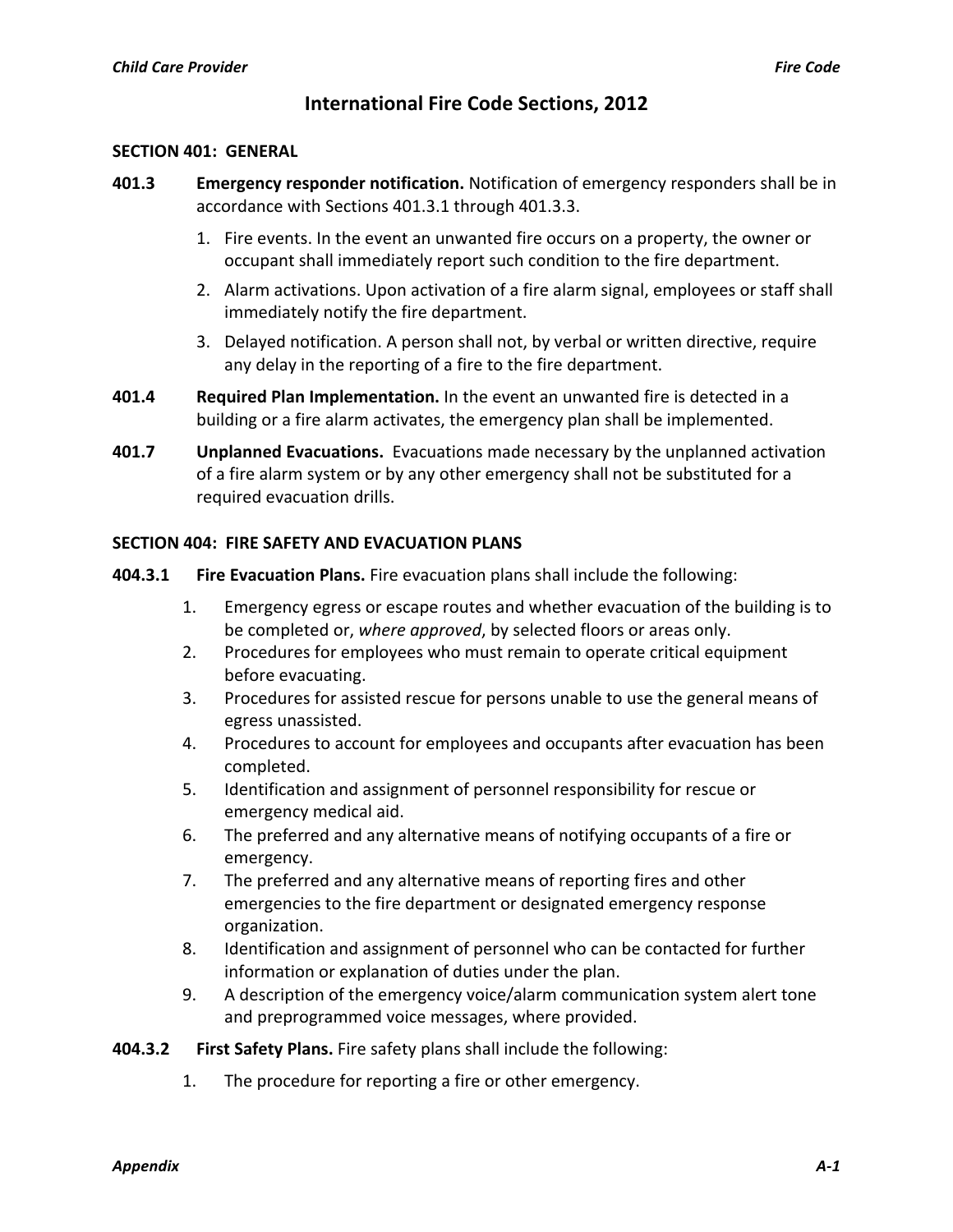- 2. The life safety strategy and procedures for notifying, relocating, and evacuating occupants, including occupants who need assistance.
- 3. Site plans indicating the following:
	- 3.1 The occupancy assembly point.
	- 3.2 The locations of fire hydrants.
	- 3.3 The normal routes of fire department vehicles access.
- 4. Floor plans identifying the locations of the following:
	- 4.1 Exits.
	- 4.2 Primary evacuation routes.
	- 4.3 Secondary evacuation routes.
	- 4.4 Accessible egress routes.
	- 4.5 Areas of refuge.
	- 4.6 Exterior areas for assisted rescue.
	- 4.7 Manual fire alarm boxes.
	- 4.8 Portable fire extinguishers.
	- 4.9 Occupant-use hose stations.
	- 4.10 Fire alarm annunciators and controls.
- 5. A list of major fire hazards associated with the normal use and occupancy of the premises, including maintenance and housekeeping procedures.
- 6. Identification and assignment of personnel responsible for maintenance of systems and equipment installed to prevent or control fires.
- 7. Identification and assignment of personnel responsible for maintenance, housekeeping and controlling fuel hazard sources.
- **404.3.3** Lockdown plans. Where facilities develop a lockdown plan, the lockdown plan shall be in accordance with Sections 404.3.3.1 through 404.3.3.3.
	- **3.3.1 Lockdown plan contents.** Lockdown plans shall be *approved* by the *fire code* official and shall include the following:
		- 1. Initiation. The plan shall include instructions for reporting an emergency that requires a lockdown.
		- 2. Accountability. The plan shall include accountability procedures for staff to report the presence or absence of occupants.
		- 3. Recall. The plan shall include a prearranged signal for returning to normal activity.
		- 4. Communication and coordination. The plan shall include an approved means of two-way communication between a central location and each secured area.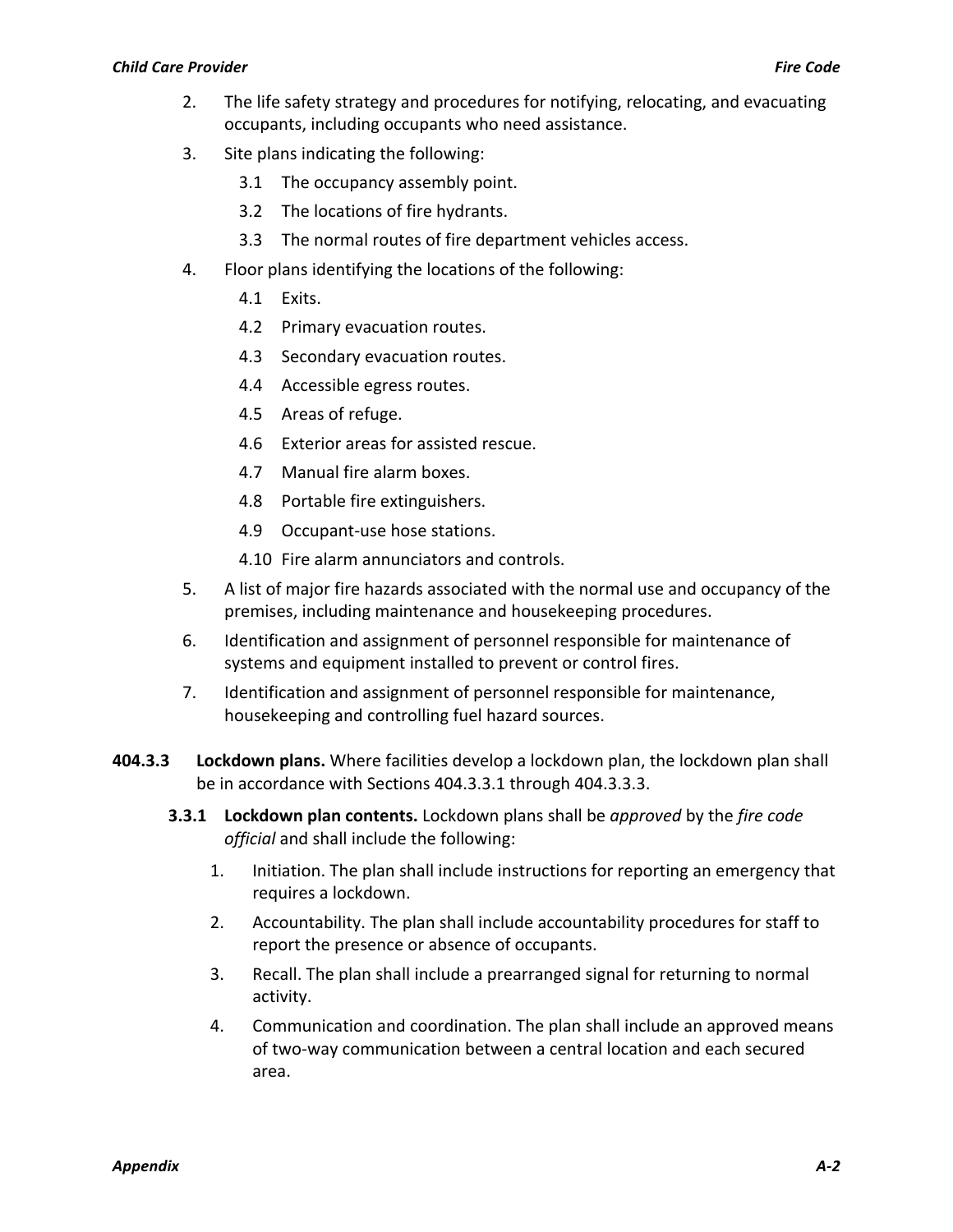- **3.3.2 Training frequency.** The training frequency shall be included in the lockdown plan. The lockdown drills shall not substitute for any of the fire and evacuation drills required in Section 405.2.
- **3.3.3 Lockdown notification.** The method of notifying building occupants of a lockdown shall be included in the plan. The method of notification shall be separate and distinct from the fire alarm signal.
- **404.4 Maintenance.** Fire safety and evacuation plans shall be reviewed or updated annually or as necessitated by changes in staff assignment occupancy, or the physical arrangement of the building.
- **404.5 Availability.** Fire safety and evacuation plans shall be available in the workplace for reference and review by employees, and copies shall be furnished to the fire code official for review upon request.
	- **5.1 Distribution.** The fire safety and evacuation plans shall be distributed to the tenants and building service employees by the *owner* or *owner's* agent. Tenants shall distribute to their employees applicable parts of the fire safety plan affecting the employees' actions in the event of a fire or other emergency.

#### **SECTION 405: EMERGENCY EVACUATION DRILLS**

- **405.1 General.** Emergency evacuation drill complying with the provisions of this section shall be conducted at least annually in the occupancies listed in Section 404.2 or when required by the fire code officials. Drills shall be designed in cooperation with the local authorities.
- **405.2 Frequency.** Required emergency evacuation drills shall be held at the intervals specified in Table 405.2 or more frequently where necessary to familiarize all occupants with the drill procedure.

| <b>Group or Occupancy</b> | <b>Frequency</b> | Participation   |
|---------------------------|------------------|-----------------|
| $Group - E:$ Daycare      | Annually         | Staff/Employees |
| $Group - E:$ Daycare      | Monthly          | All Occupants   |

#### **TABLE 405.2 - FIRE EVACUATION DRILL FREQUENCY AND PARTICIPATION**

- **405.3 Leadership.** Responsibility for the planning and conduct of drills shall be assigned to competent persons designated to exercise leadership.
- **405.4 Time.** Drills shall be held at unexpected times and under varying conditions to simulate the unusual conditions that occur in case of fire.
- **405.5 Record keeping.** Records shall be maintained of required emergency evacuation drills and include the following information:
	- 1. Identity of the person conducting the drill.
	- 2. Date and time of the drill.
	- 3. Notification method used.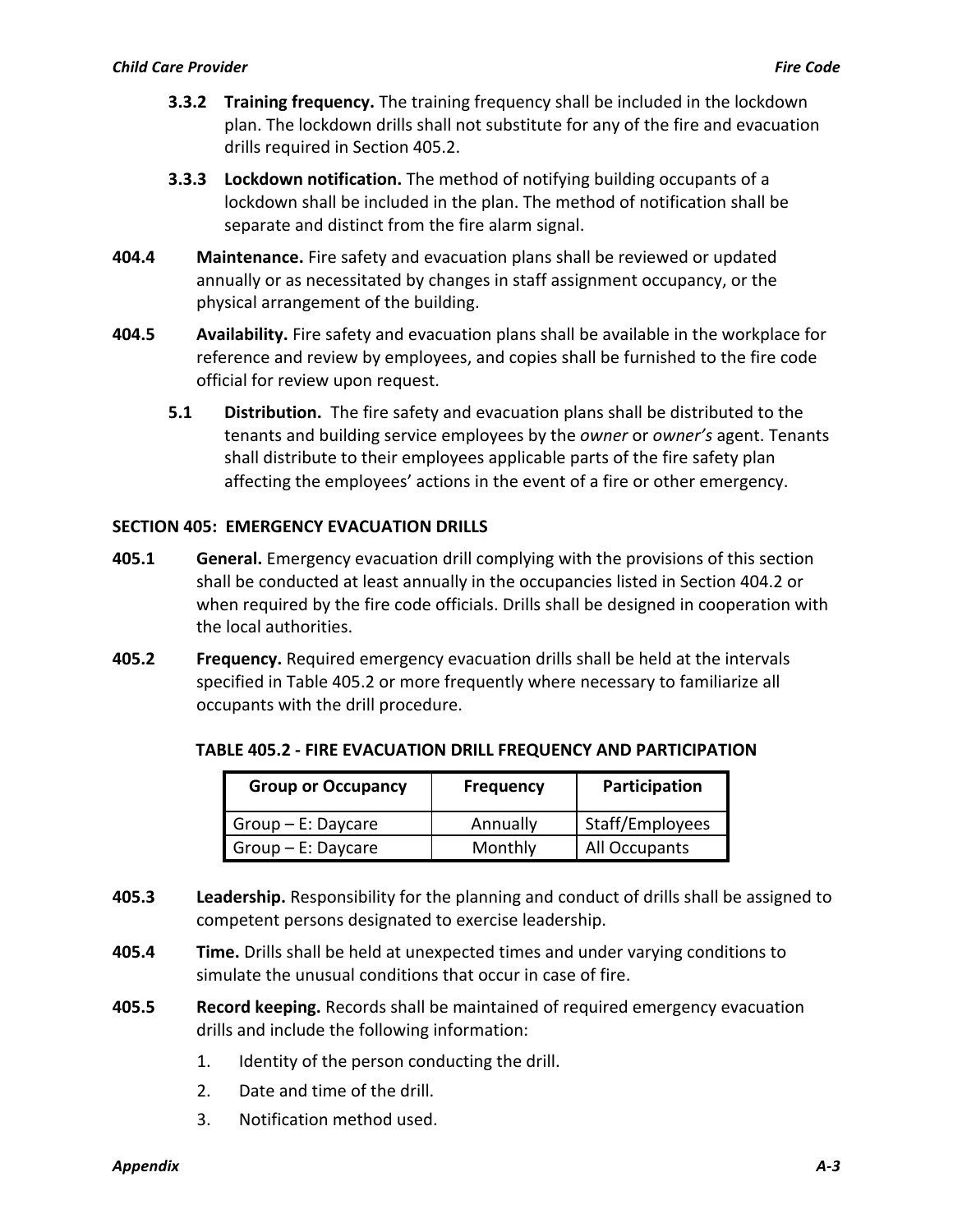- 4. Staff members on duty and participating.
- 5. Number of occupants evacuated.
- 6. Special conditions simulated.
- 7. Problems encountered.
- 8. Weather conditions when occupants were evacuated.
- 9. Time required to accomplish complete evacuation.
- **405.6 Notification.** Where required by the fire code official, prior notification or emergency evacuation drills shall be given to the fire code official.
- **405.7 Initiation.** Where a fire alarm system is provided, emergency evacuation drills shall be initiated by activating the fire alarm system.
- **405.8 Accountability.** As building occupants arrive at the assembly point, efforts shall be made to determine if all occupants have been successfully evacuated or have been accounted for.
- **405.9 Recall and reentry.** An electrically or mechanically operated signal used to recall occupants after an evacuation shall be separate and distinct from the signal used to initiate the evacuation. The recall signal initiation shall be manually operated and under the control of the person in charge of the premises or the official in charge of the incident. No one shall reenter the premises until authorized to do so by the official in charge.

#### **SECTION 406: EMPLOYEE TRAINING AND RESPONSE PROCEDURES**

- **406.1 General.** Staff/Employees in the occupancies listed in Table 405.2 shall be trained in the fire emergency procedures described in their fire evacuation and fire safety plans. Training shall be based on these plans and as described in Section 404.3.
- **406.2 Frequency.** Staff/Employees shall receive training in the contents of fire safety and evacuation plans and their duties as part of new employee orientation and at least annually thereafter. Records shall be kept and made available to the fire code official upon request.
- **406.3 Employee training program.** Staff/Employees shall be trained in fire prevention, evacuation and fire safety in accordance with Sections 406.3.1 through 406.3.4.
	- **3.1 Fire prevention training.** Staff/Employees shall be apprised of the fire hazards of the materials and processes to which they are exposed. Each employee shall be instructed in the proper procedures for preventing fires in the conduct of their assigned duties.
	- **3.3 Emergency lockdown training.** Where a facility has a lockdown plan, staff/employees shall be trained on their assigned duties and procedures in the event of an emergency lockdown.
	- **3.2 Evacuation training.** Staff/Employees shall be familiarized with the fire alarm and evacuation signals, their assigned duties in the event of an alarm or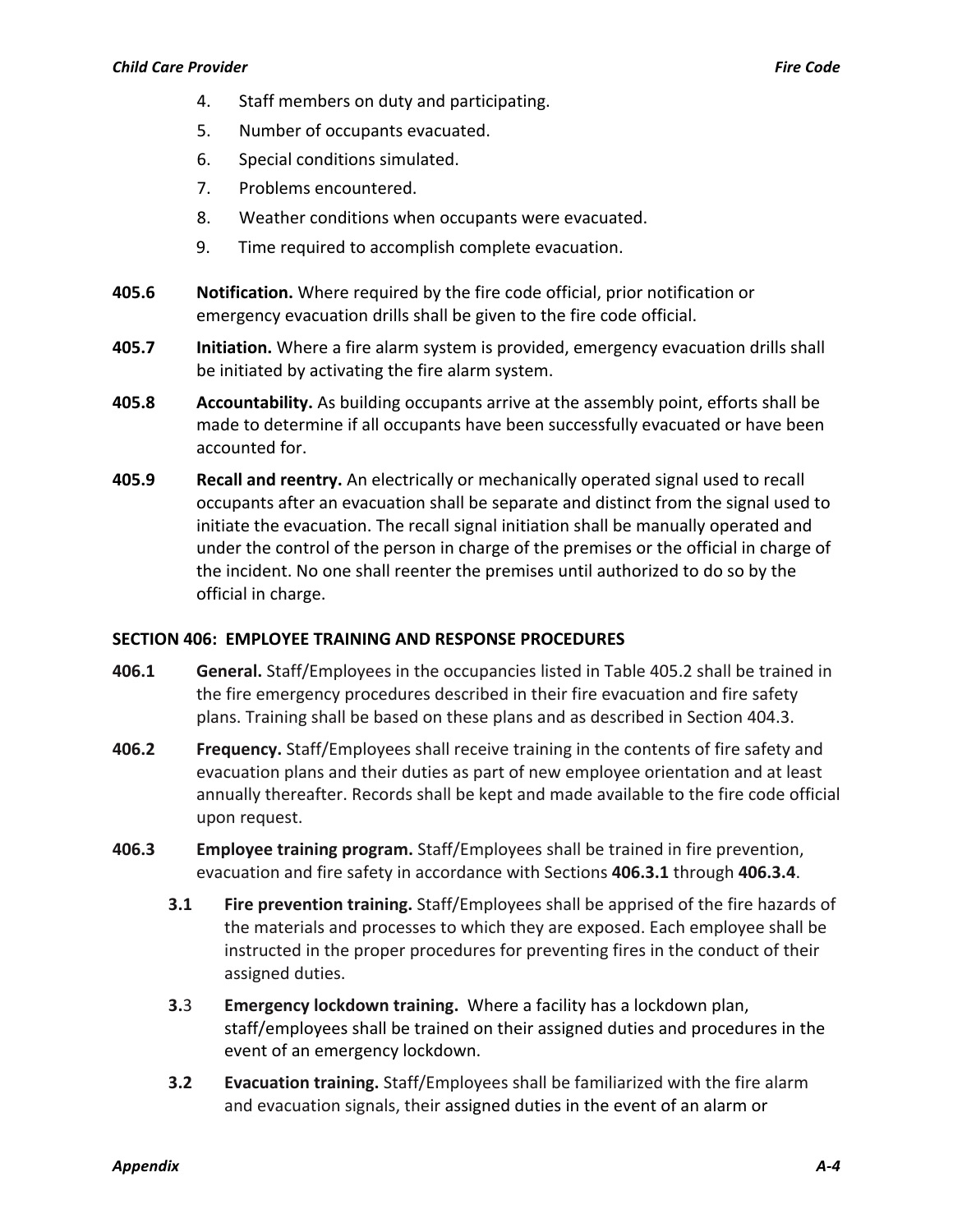emergency, evacuation routes, areas of refuge, exterior assembly areas, and procedures for evacuation.

**3.4 Fire safety training.** Staff/Employees assigned fire-fighting duties shall be trained to know the locations and proper use of portable fire extinguishers or other manual fire-fighting equipment and the protective clothing or equipment required for its safe and proper use.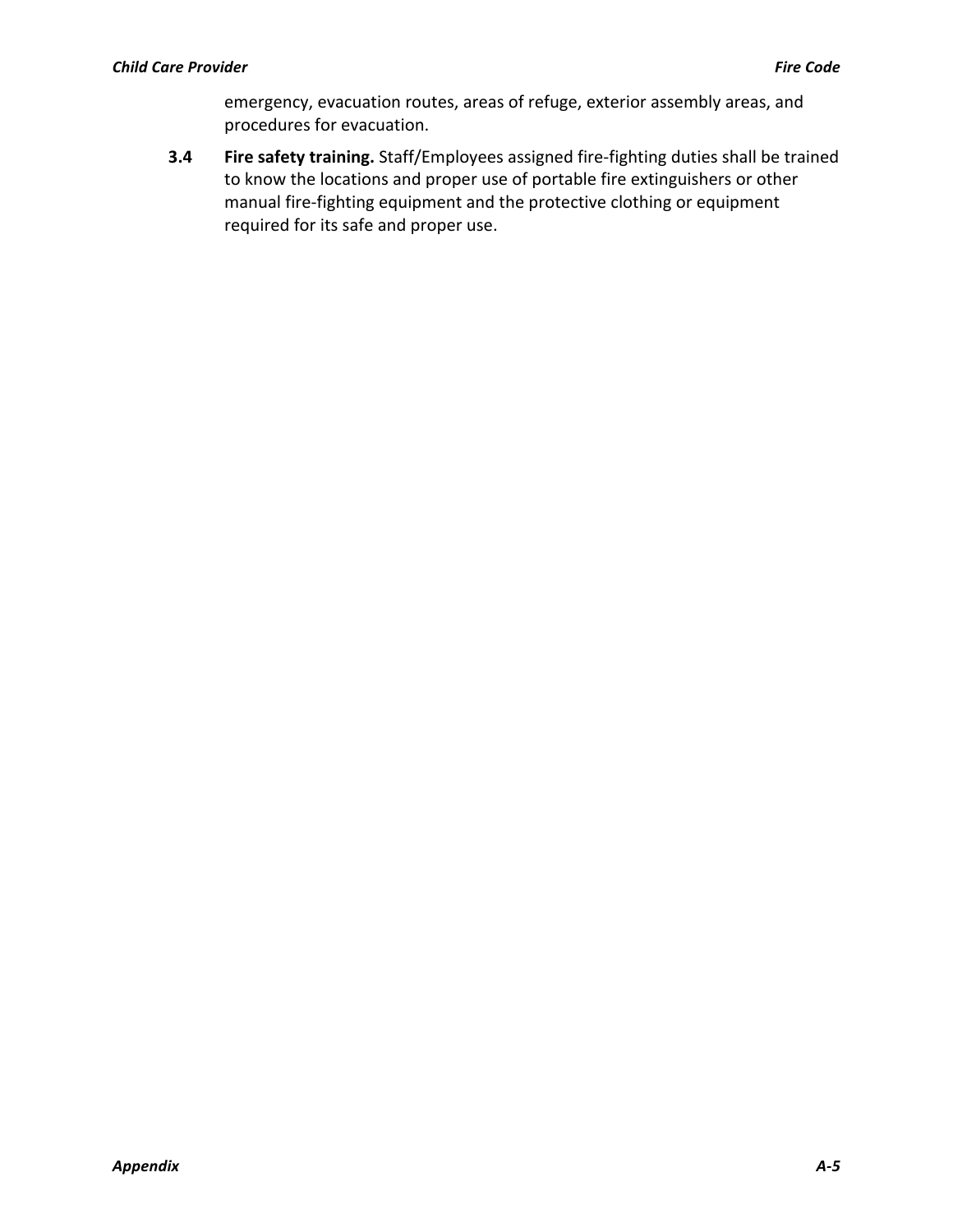**Appendix B:**

**Agreements**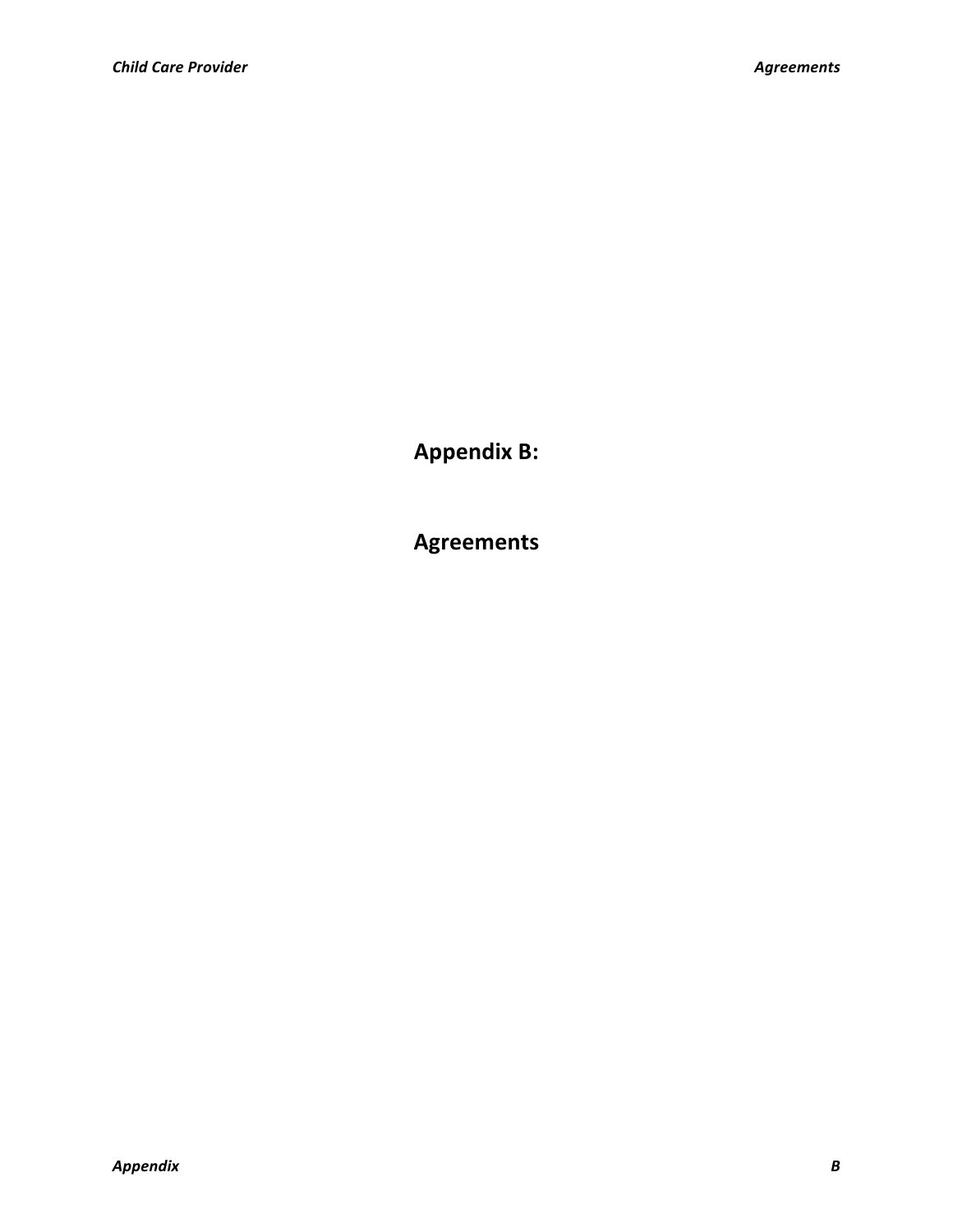**INSTRUCTIONS: Insert FACILITY USE Agreement between Childcare Center and designated** relocation site or local evacuation site. Also insert Agreement with COOP site if available with alternate site to continue operations, if Center is closed down for an extended period of time.